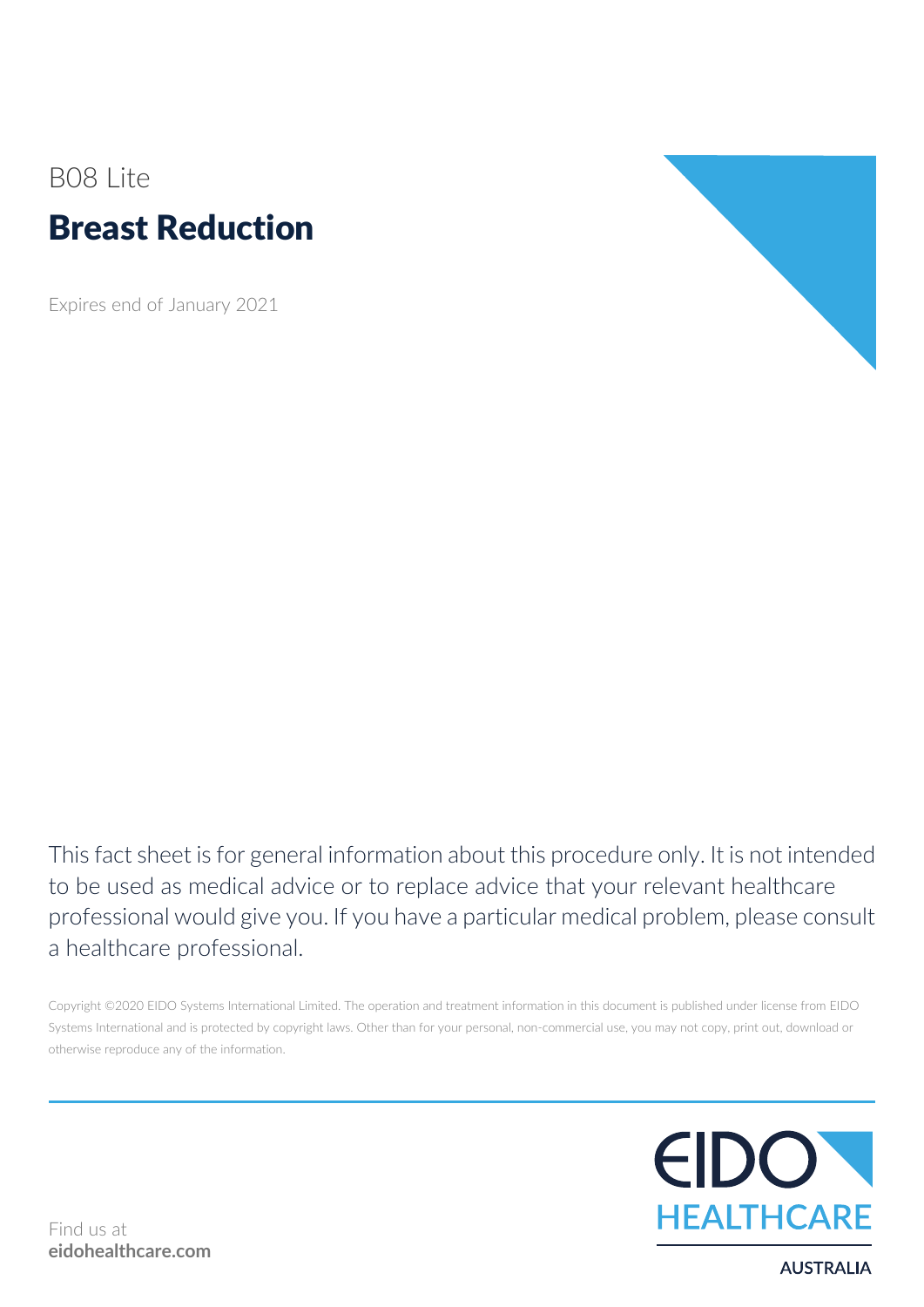## **What is a breast reduction?**

A breast reduction is an operation to make your breasts smaller and, sometimes, to improve their shape.







- a The excess fat and skin are removed
- b The breast is re-shaped and nipple is lifted
- c An anchor-shaped scar

## **What are the benefits of surgery?**

Your breasts should be smaller and have a better shape.

## **Are there any alternatives to surgery?**

If you are overweight, you may be able to reduce the size of your breasts by losing weight.

You may find it easier to cope with large breasts by wearing a custom-made bra or corset.

Liposuction (using a thin, hollow tube to remove fat from under your skin) may be appropriate for some women to reduce breast volume.

## **What does the operation involve?**

The operation is performed under a general anaesthetic and usually takes about 90 minutes.

Your surgeon will make a cut on the line of the areola (the darker area around your nipple) and a vertical cut underneath your areola. They will remove some of your excess breast tissue, fat and skin.

If your breasts are large, your surgeon may also need to make a cut on the crease under your breast (inframammary fold). This will leave an anchor-shaped scar.

## **What complications can happen?**

Some complications can be serious and can even cause death.

#### **General complications of any operation**

- Pain
- Bleeding
- Unsightly scarring of your skin
- Infection of the surgical site (wound)
- Allergic reaction to the equipment, materials or medication
- Blood clot in your leg
- Blood clot in your lung

#### **Specific complications of this operation**

- Developing a collection of blood (haematoma) or fluid (seroma) inside a breast
- Developing a hard lump in a breast
- Numbness or continued pain on the outer part of your breast
- Loss of skin, including the areola and nipple
- Stiff shoulder
- Change of breast and nipple sensation
- Reduced ability to breastfeed
- Cosmetic problems

### **How soon will I recover?**

You should be able to go home the next day.

You should be able to return to normal activities after 2 to 3 weeks.